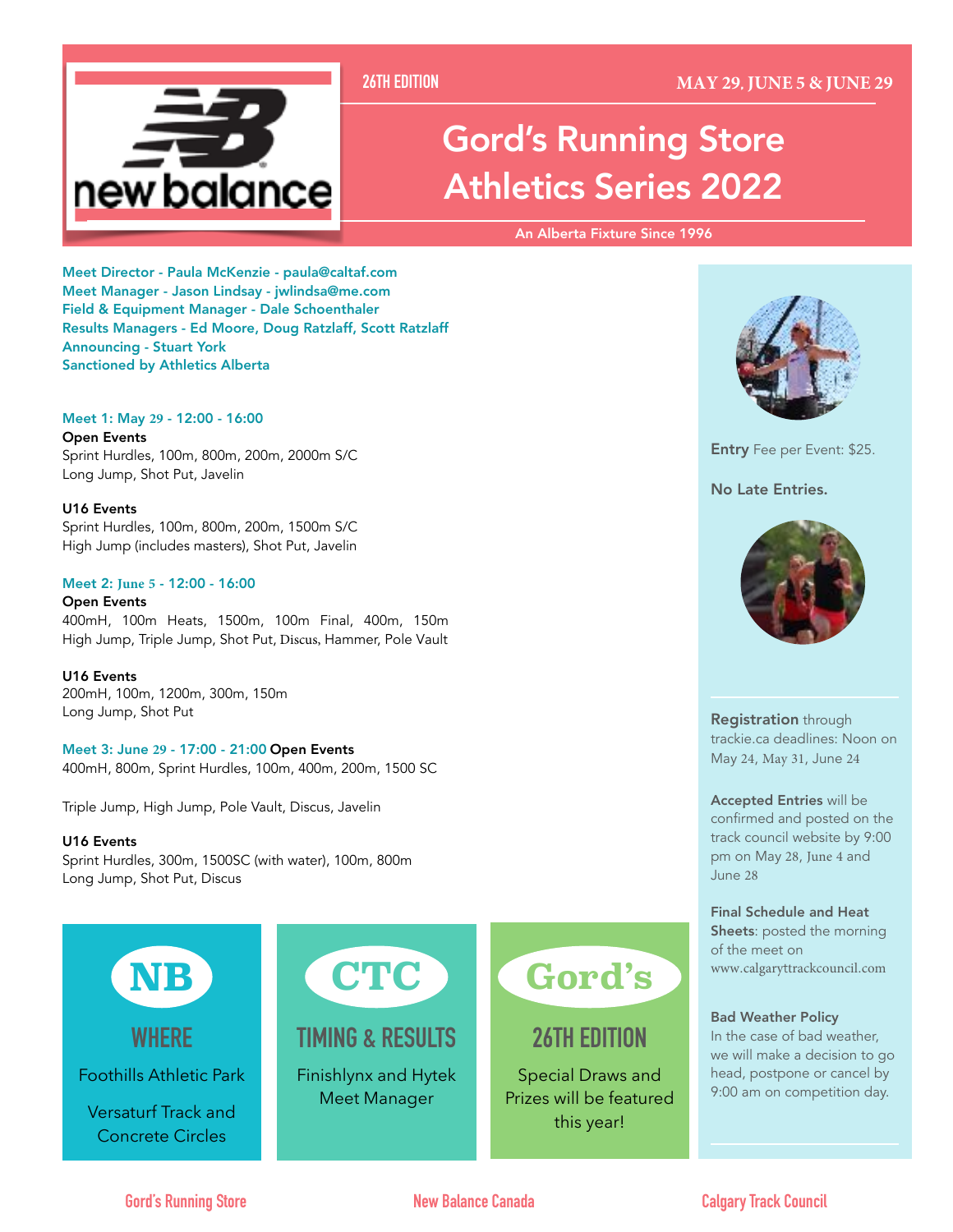### U16 Grand Prix:

- The U16 Grand Prix is back! Every U16 event competed in is scored and tallied for the season.
	- Points are awarded for top 8 places in each open event as follows:
		- 1st = 10pts, 2nd= 8pts, 3rd= 6pts, 4th= 5pts, 5th= 4pt, 6th= 3pts, 7th= 2pts, 8th= 1pt

### Gord's Running Store Athletics Series Grand Prix:

Male and Female:

1st \$500, 2nd \$250, 3rd \$150, 4th \$100, 5th \$50

Athletes will be awarded points for overall event placing (not performance). Scoring is as follows:

• Only your top 4 placings (open events only) count towards the point standings. You don't need to compete in all of the meets to be eligible for the prize money.

• Points are awarded for top 8 places in each open event as follows:

1st = 10pts, 2nd= 8pts, 3rd= 6pts, 4th= 5pts, 5th= 4pt, 6th= 3pts, 7th= 2pts, 8th= 1pt

- Ties will be broken based on the highest score (IAAF points tables) during the Gord's Finale.
- You must be present at the Gord's Finale to win grand prix prize money!
- Top male or female performances based on IAAF tables will receive a \$200 direct deposit in each of the following event areas for each meet:
	- Track
	- Field
- Overall performance of the meet will receive an additional \$200 bonus.
- All cash prizes will be delivered electronically through direct deposit.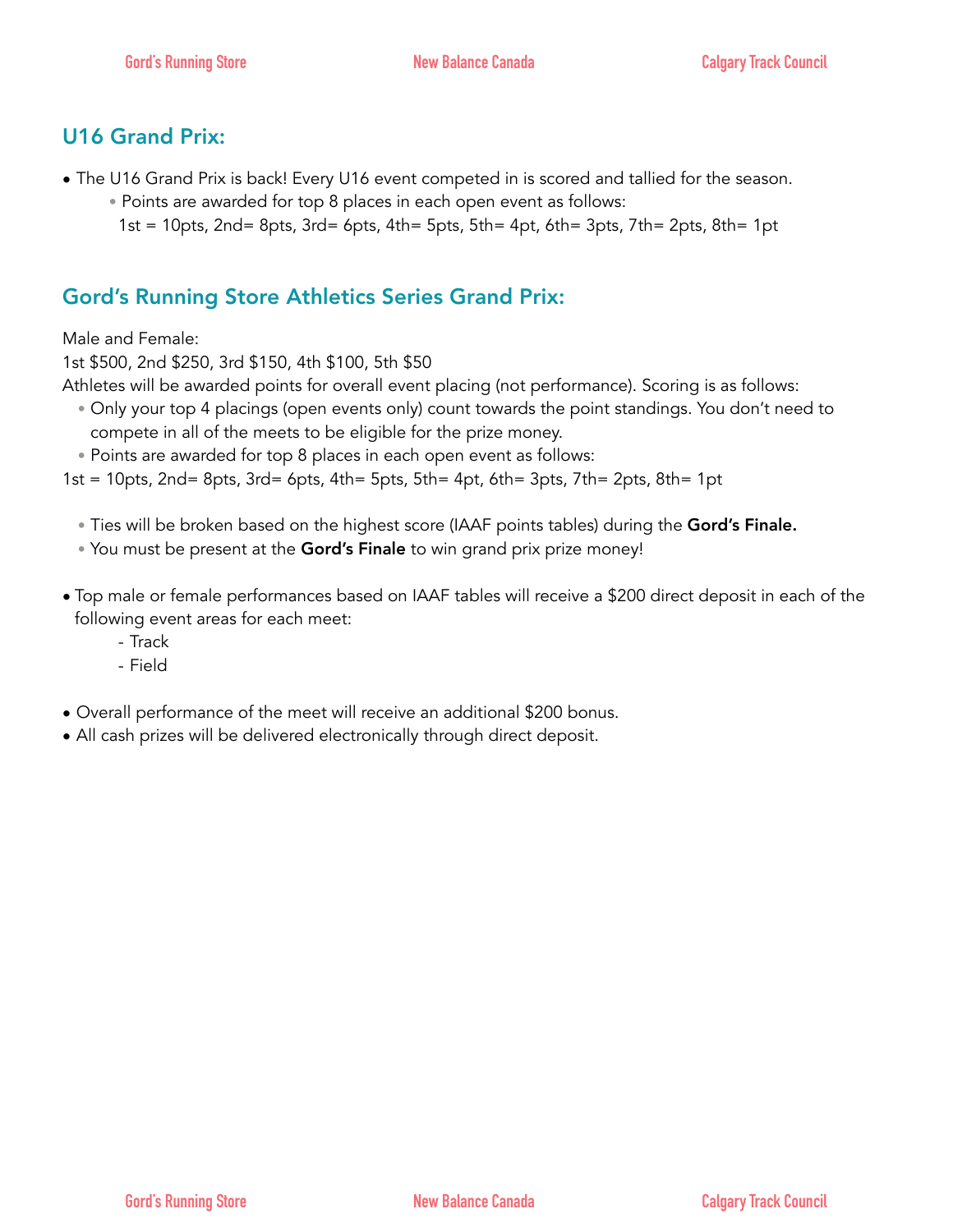# **Gord's Running Store Athletics Series 2022**

## **GENERAL NOTES**

- As most people may not have competed by the commencement of the Series, we encourage people to use their best estimates for meet 1. Meet 2 and 3 will require accurate seed performances that are confirmed in the rankings.
- U16's are not permitted to enter open field events.
- We will be using the NCAA altitude conversions for the distance times conversion.
- We will make every effort to to switch directions to get a positive wind for the sprints. Decision will be made 1 hour before by the meet management.
- Three jump maximum for horizontal jumps and throws, unless there is time permitting. If time permits, the top 4 male and female jumpers and throwers will be awarded an additional 3 attempts.
- \$50 cash prizes will be awarded for breaking existing open records under legal conditions (new events will not be considered). Additional \$50 for breaking a senior provincial record!
- All prize money will be e-transferred to the individual athletes.
- Check-in Procedure: All track athletes must check-in at the starting line. There will be no additions made at the start line. No exceptions!
- Field events competitors must check in at the event.
- U18 / U20 / masters athletes may be accommodated for hurdle and barrier heights and for throwing implements. These events will not be scored.